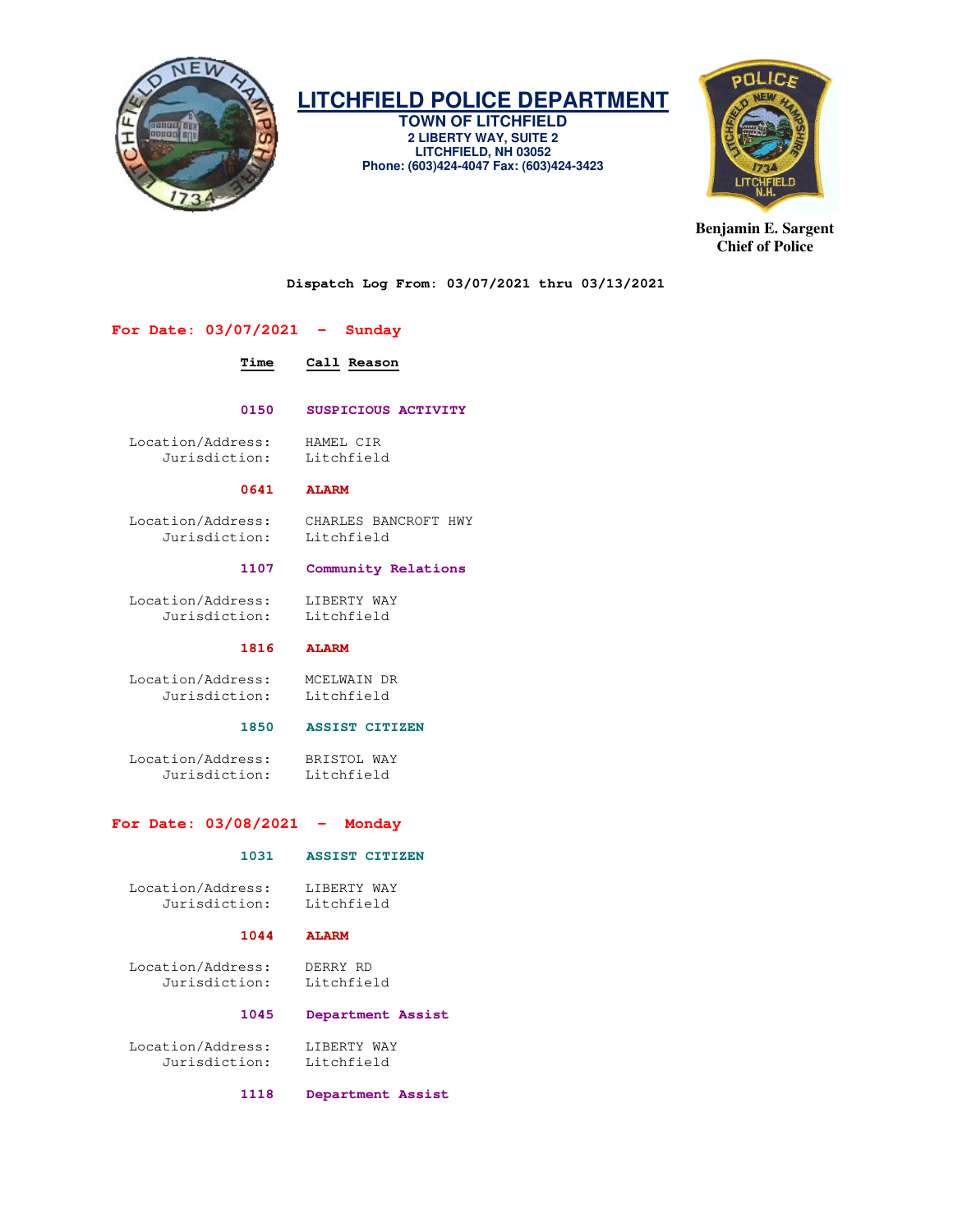Location/Address: LIBERTY WAY<br>Jurisdiction: Litchfield Jurisdiction:

## **1154 ASSIST OTHER AGENCY**

 Location/Address: SNOWDROP LN Jurisdiction: Litchfield

## **1333 Follow Up**

 Location/Address: WOODLAND DR Jurisdiction: Litchfield

 **1426 Department Assist** 

Location/Address: LIBERTY WAY<br>Jurisdiction: Litchfield Jurisdiction:

## **1548 Animal Involved Incident**

Location/Address: PINECREST RD<br>Jurisdiction: Litchfield Jurisdiction:

## **1603 Scam Telephone**

 Location/Address: OLD STAGE RD Jurisdiction: Litchfield

## **1703 ASSIST OTHER AGENCY**

 Location/Address: COURTLAND AVE Jurisdiction: Litchfield

## **1838 MEDICAL EMERGENCY**

 Location/Address: GARDEN DR Jurisdiction: Litchfield

#### **2041 DISABLED Motor Vehicle**

 Location/Address: ALBUQUERQUE AVE + MORGAN RD Jurisdiction:

## **2219 ALARM**

 Location/Address: MCELWAIN DR Jurisdiction: Litchfield

## **2349 ASSIST OTHER AGENCY**

 Location/Address: CHASE BROOK CIR Jurisdiction: Litchfield

## **For Date: 03/09/2021 - Tuesday**

## **0752 ASSIST CITIZEN**

Location/Address: CUMMINGS DR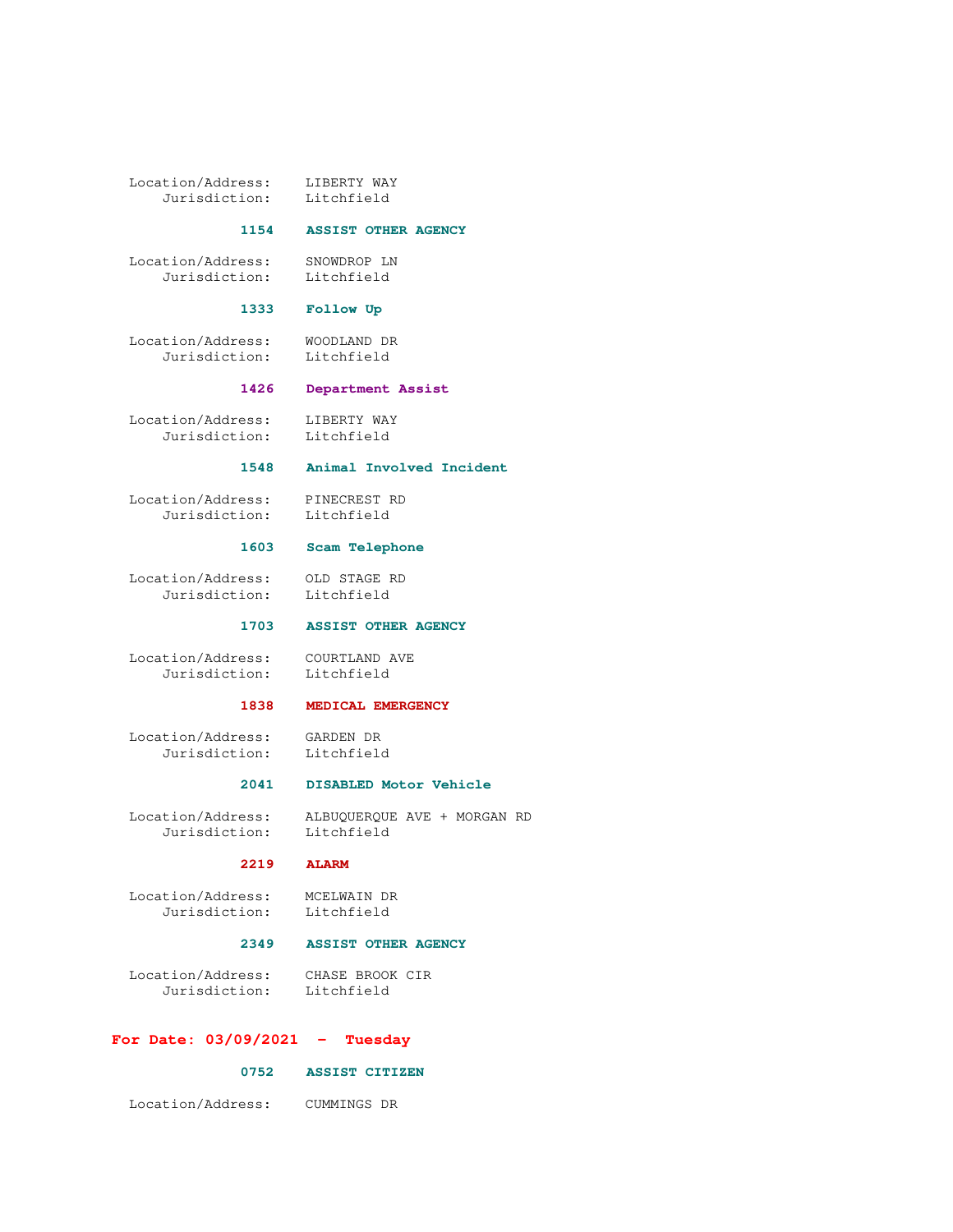

**TOWN OF LITCHFIELD 2 LIBERTY WAY, SUITE 2 LITCHFIELD, NH 03052 Phone: (603)424-4047 Fax: (603)424-3423** 



**Benjamin E. Sargent Chief of Police** 

Jurisdiction: Litchfield

## **0845 FOUND/LOST PROPERTY**

 Location/Address: WHITE ST + BRENTON ST Jurisdiction:

## **1111 Sex Offender Registration**

Location/Address: LIBERTY WAY<br>Jurisdiction: Litchfield Jurisdiction:

## **1131 Follow Up**

Jurisdiction:

Location/Address: CHARLES BANCROFT HWY

## **1307 Community Relations**

 Location/Address: HIGHLANDER CT Jurisdiction: Litchfield

## **1415 Police Assistance**

 Location/Address: TALENT RD Jurisdiction:

## **1440 Restraining Order Violation**

 Location/Address: STARK LN Jurisdiction:

## **1605 Identity Theft**

 Location/Address: LYDSTON LN Jurisdiction: Litchfield

## **1616 Police Assistance**

 Location/Address: LIBERTY WAY Jurisdiction: Litchfield

## **1908 Community Relations**

 Location/Address: HIGHLANDER CT Jurisdiction: Litchfield

## **1935 Follow Up**

 Location/Address: LIBERTY WAY Jurisdiction: Litchfield

 **2213 MEDICAL EMERGENCY**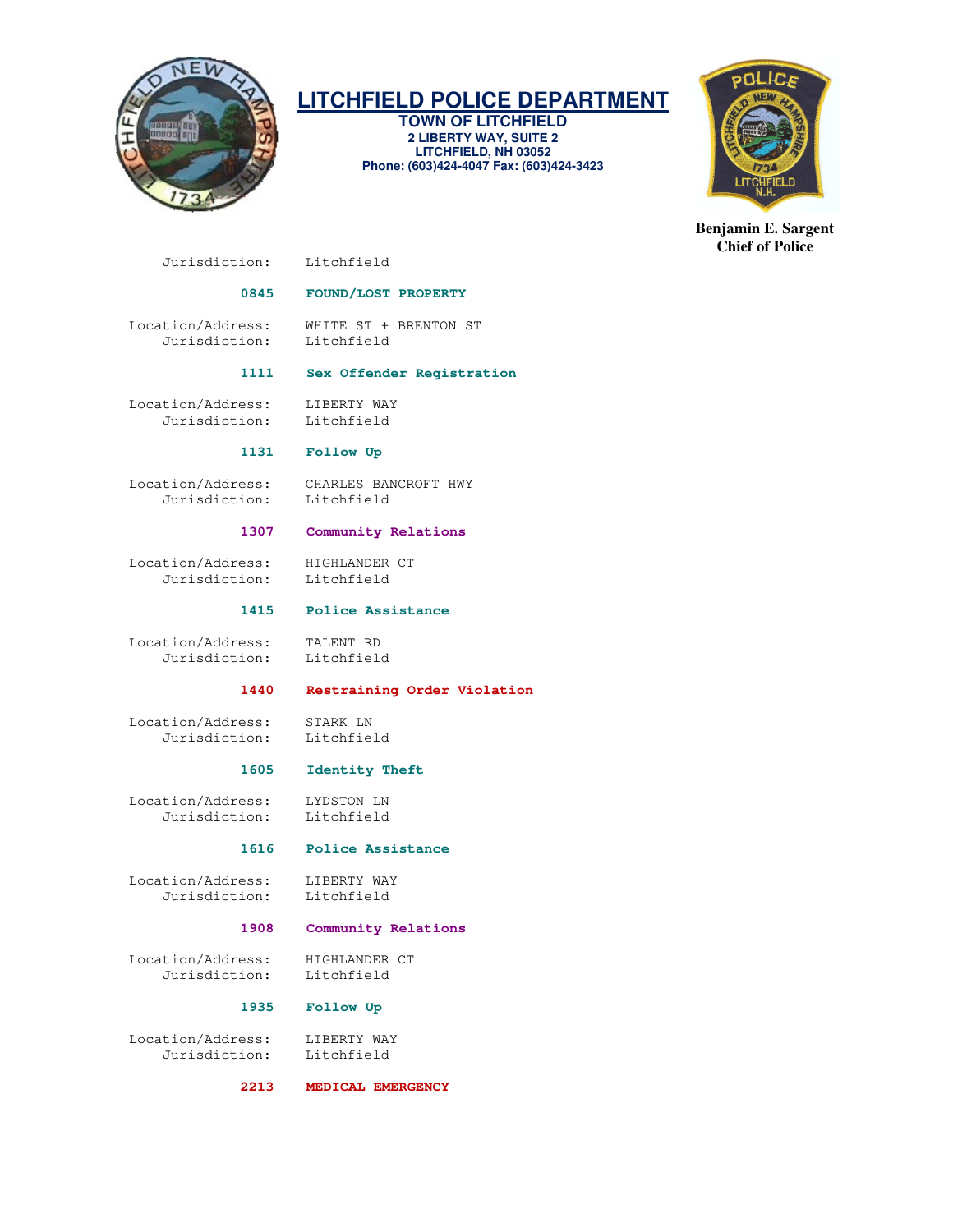Location/Address: BLUE JAY WAY Jurisdiction: Litchfield

## **For Date: 03/10/2021 - Wednesday**

#### **0807 Vin Check**

 Location/Address: BRANDY CIR Jurisdiction: Litchfield

## **0847 ASSIST OTHER AGENCY**

 Location/Address: LIBERTY WAY Jurisdiction: Litchfield

## **0950 Department Assist**

 Location/Address: LIBERTY WAY Jurisdiction: Litchfield

### **1122 Community Relations**

 Location/Address: CHARLES BANCROFT HWY Jurisdiction:

## **1142 Vin Check**

 Location/Address: LIBERTY WAY Jurisdiction: Litchfield

## **1147 Identity Theft**

 Location/Address: CENTER ST Jurisdiction: Litchfield

## **1331 Police Assistance**

 Location/Address: TALENT RD Jurisdiction: Litchfield

## **1541 SERVE RESTRAINING ORDER**

 Location/Address: WOODLAND DR Jurisdiction: Litchfield

## **1706 Suspicious Vehicle**

 Location/Address: SYBIL LN Jurisdiction: Litchfield

## **1734 ALARM**

 Location/Address: CHARLES BANCROFT HWY Jurisdiction: Litchfield

## **1752 Suspicious Vehicle**

Location/Address: CHARLES BANCROFT HWY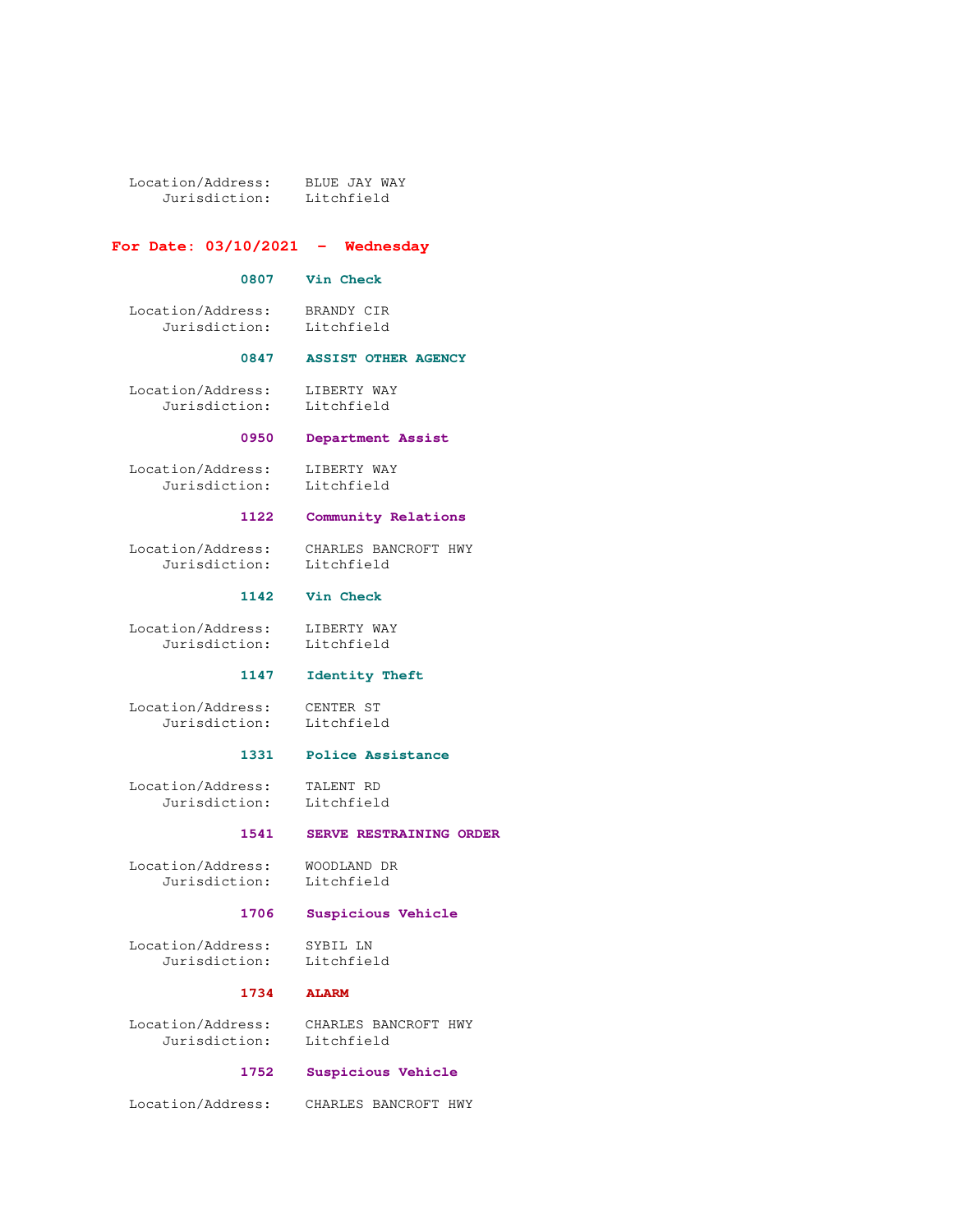

**TOWN OF LITCHFIELD 2 LIBERTY WAY, SUITE 2 LITCHFIELD, NH 03052 Phone: (603)424-4047 Fax: (603)424-3423** 



**Benjamin E. Sargent Chief of Police** 

Jurisdiction: Litchfield

## **For Date: 03/11/2021 - Thursday**

## **0150 MEDICAL EMERGENCY**

 Location/Address: CARRIAGE RD Jurisdiction: Litchfield

## **0710 Community Relations**

Location/Address: HIGHLANDER CT<br>Jurisdiction: Litchfield Jurisdiction:

## **0759 ASSIST OTHER AGENCY**

 Location/Address: MCELWAIN DR Jurisdiction: Litchfield

## **0841 ASSIST OTHER AGENCY**

 Location/Address: LIBERTY WAY Jurisdiction: Litchfield

 **1050 ASSIST OTHER AGENCY** 

Location/Address: LIBERTY WAY<br>Jurisdiction: Litchfield Jurisdiction:

# **1111 Animal Involved Incident**

 Location/Address: JOSIAH DR Jurisdiction:

## **1119 Scam Telephone**

 Location/Address: STARK LN Jurisdiction: Litchfield

## **1408 Animal Involved Incident**

Jurisdiction:

Location/Address: TALENT RD + PILGRIM DR<br>Jurisdiction: Litchfield

## **1412 Community Relations**

Location/Address: HIGHLANDER CT<br>Jurisdiction: Litchfield Jurisdiction:

## **1459 JUVENILE OFFENSES**

 Location/Address: WOODHAWK WAY Jurisdiction: Litchfield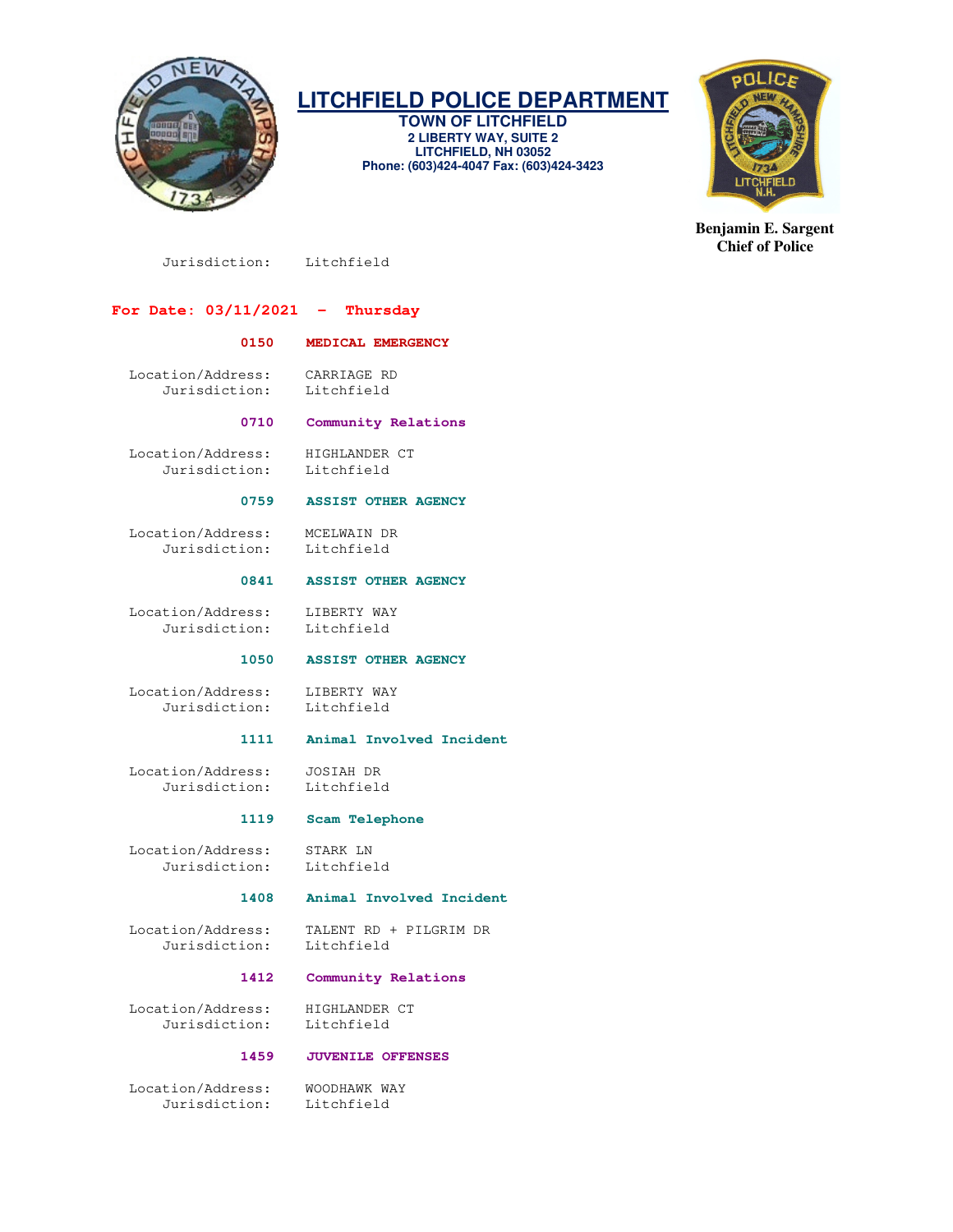## **1538 Follow Up**

| Location/Address: | LIBERTY WAY |
|-------------------|-------------|
| Jurisdiction:     | Litchfield  |

#### **1607 SUSPICIOUS ACTIVITY**

 Location/Address: DERRY RD Jurisdiction: Litchfield

#### **2027 ASSIST OTHER AGENCY**

Location/Address: NESENKEAG DR<br>Jurisdiction: Litchfield Jurisdiction:

## **For Date: 03/12/2021 - Friday**

## **0635 MV Repo**

 Location/Address: TALENT RD Jurisdiction:

## **1252 WELFARE CHECK**

 Location/Address: CHARLES BANCROFT HWY Jurisdiction: Litchfield

#### **1416 Department Assist**

Location/Address: LIBERTY WAY<br>Jurisdiction: Litchfield Jurisdiction:

## **1442 THEFT**

 Location/Address: DEERWOOD DR Jurisdiction:

## **1534 Department Assist**

 Location/Address: LIBERTY WAY Jurisdiction: Litchfield

## **1908 MEDICAL EMERGENCY**

 Location/Address: CARRIAGE RD Jurisdiction:

## **2017 MOTOR VEHICLE COMPLAINT**

 Location/Address: CHARLES BANCROFT HWY + HILLCREST RD Jurisdiction: Refer To Arrest: 21-12-AR Arrest: ROY, EDWARD JOSEPH Charges: DUI - impairment

### **2123 Trees/Wires Down**